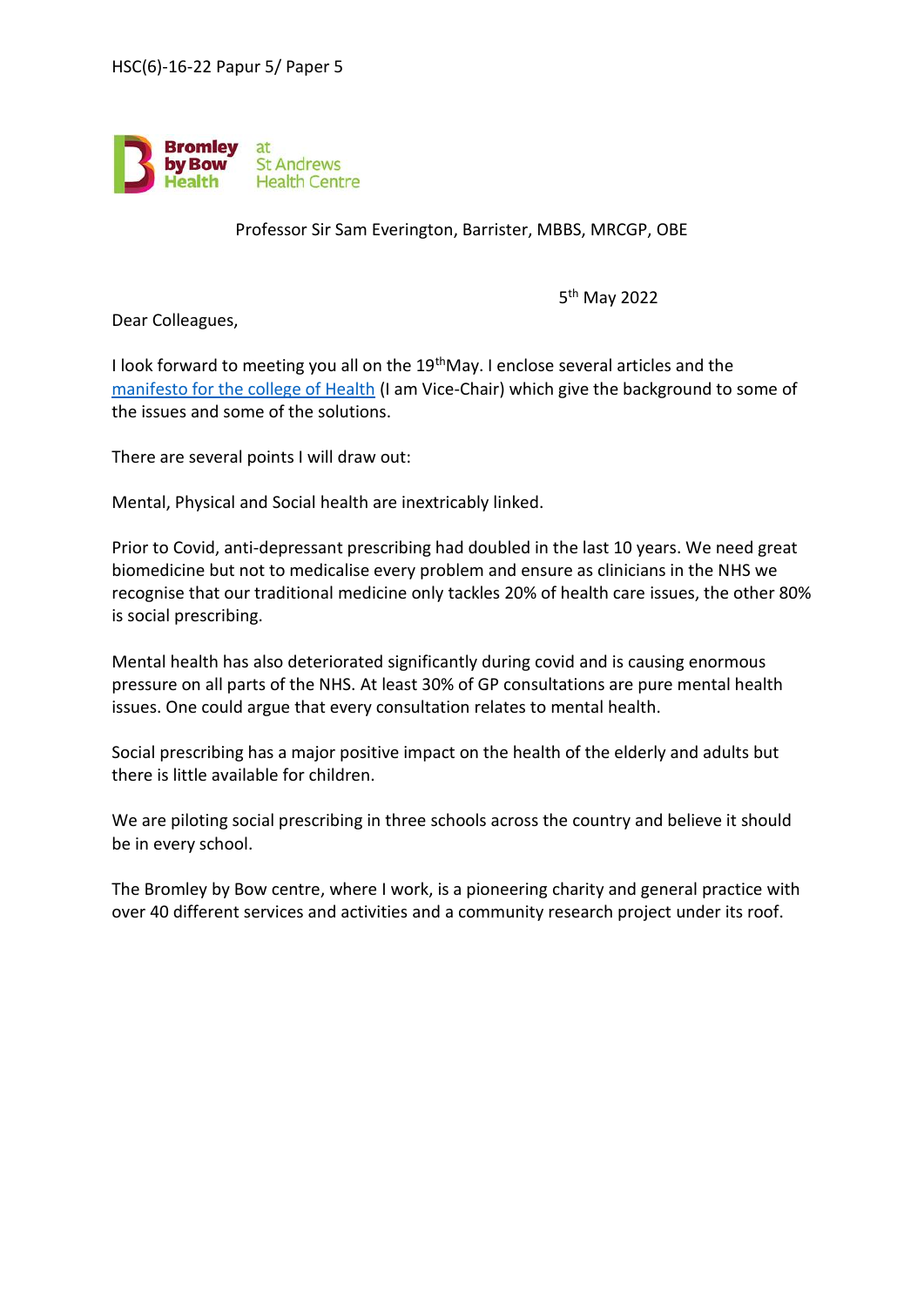Social prescribing ensures holistic health care, with better outcomes and reduced pressure on the NHS.

Best wishes,

Sam

Professor Sir Sam Everington, MBBS, MRCGP, OBE Chair Tower Hamlets CCG and Deputy Chair North-East London CCG Vice Chair College of Medicine GP, Bromley by Bow Partnership NED East London Foundation Trust Associate Director NHS Resolution

## **Obesity**

Last autumn the chief exec of John Lewis said that 10years of digital sales growth had happened in one year. Well, is seems that the growth of digital sales wasn't the only long term trend to have accelerated under lock down. So too has the inexorable increase in prevalence in child obesity. This would usually rise at the rate of about 1% a year but in one year, between 2019/20 and 2020/21, it rose by approximately 5%. 5 years growth in the prevalence of child obesity in one year.

Given that the rise is greatest has been in the areas that already had highest levels of child obesity\*, driven by factors of children a) growing up in poverty, b) of racially minoritised communities and c) those living in urban settings, and that 5% is the average across England, the increase in prevalence of obesity in Tower Hamlet's children is likely to be considerably higher than 5%.

\*Tower Hamlets has the 6th highest levels of child obesity in England.

This represents a considerable challenge to the future health of the population of Network 6, and to its health and care providers.

•Those who were obese as children or adolescents are 5x more likely to be obese as adults. •There is a strong correlation between childhood obesity and diabetes, hypertension and certain types of cancer. Network 6 already has high rates of diabetes, which are set to increase by 33% in the next eight years.

•The current cohort of children are likely to have a higher prevalence of diabetes, and to develop it earlier in life, than the current adult population.

## **Life expectancy: Parts of England and Wales see "shocking" fall**

BMJ 2022; 377 doi: https://doi.org/10.1136/bmj.o1056 (Published 26 April 2022) Cite this as: BMJ 2022;377:o1056 Article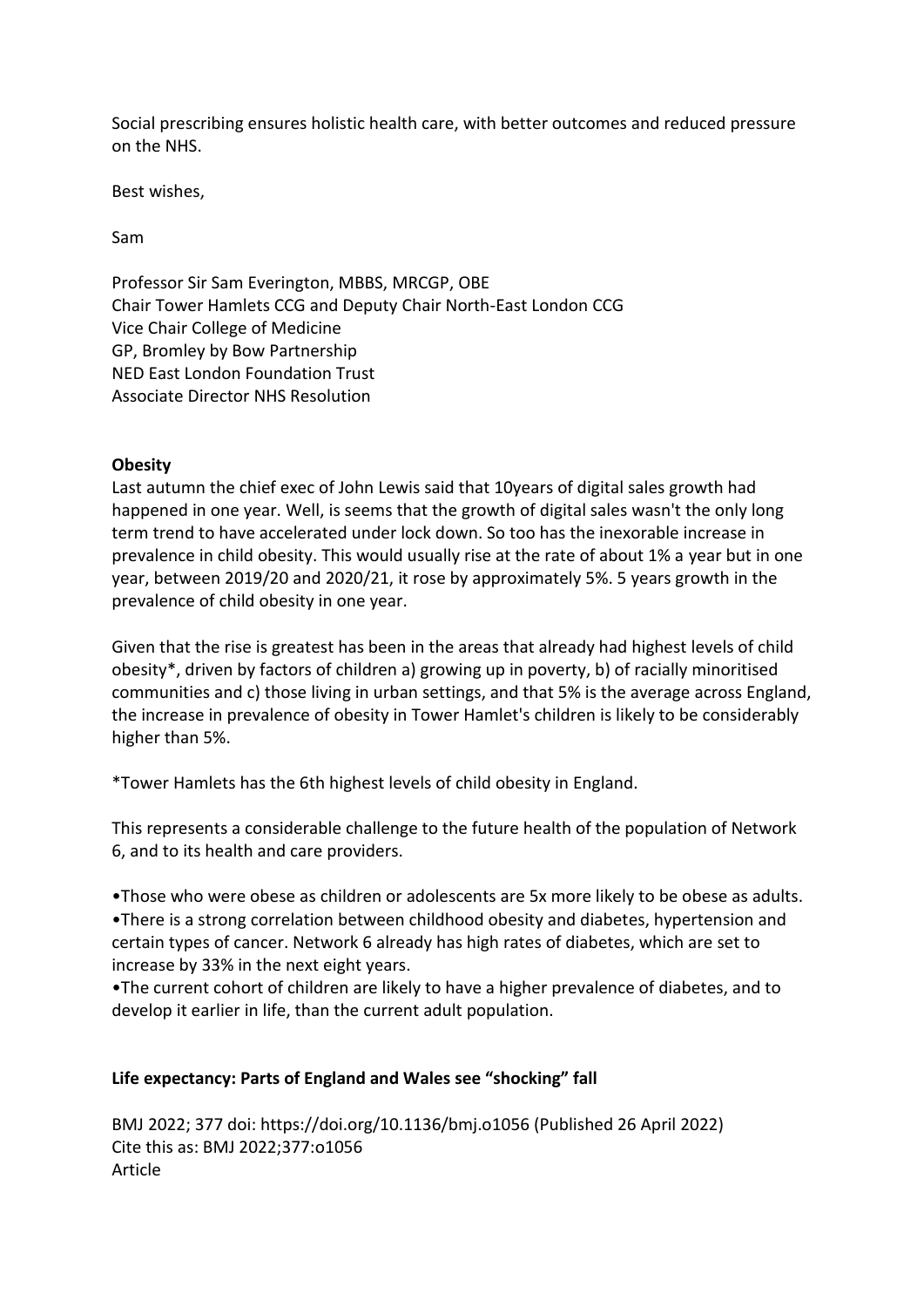Related content Metrics Responses Jacqui Wise Author affiliations Data showing greater falls in life expectancy in the poorest areas of England than in the wealthiest have led to questions over whether the government's levelling-up agenda is achievable without a fundamental shift in approach.

The latest data from the Office for National Statistics show that men born in the poorest areas of the country are now expected to live almost 10 years less (73.5 years in the period 2018 to 2020) than those in the richest areas (83.2 years), and women eight years less (78.3 versus 86.3).

There were "statistically significant" decreases in male and female life expectancy in the most deprived areas when compared with the period 2015 to 2017, said the ONS.

The figures also show that in the most deprived areas people are living more of their life in ill health. Girls born in the poorest areas of England live 19 years less in good health than those born in the wealthiest areas.1

In 2018 to 2020 healthy life expectancy at birth for girls and women was 51.9 years in the most deprived areas and 70.7 years in the least deprived areas. The figures for boys and men were 52.3 and 70.5 years, respectively.

David Finch, assistant director of healthy lives at the Health Foundation, said the data showed the uneven effects of the covid pandemic and a "staggering difference in life chances."

Michael Marmot, director of the Institute of Health Equity at University College London, described the figures as shocking, saying that they showed a continuing trend of worsening health inequalities. "They are telling us a great deal about how well society is functioning. If health is getting worse, then society's needs are not being met," he told The BMJ.

In February the government published its white paper on levelling up, which reiterated the ambition to improve healthy life expectancy by five years by 2035, while narrowing the gap between the experience of the richest and poorest people.2 However, a recent analysis by the Health Foundation showed that on current trends it would take 192 years to reach this target.3

Finch said, "Reducing these stark inequalities requires a fundamental shift towards a wholegovernment approach that actively improves the conditions needed to create good health, such as adequate incomes to cope with the rising cost of living, secure jobs, and decent housing.

"The upcoming disparities white paper presents a clear opportunity to move beyond the rhetoric and into action."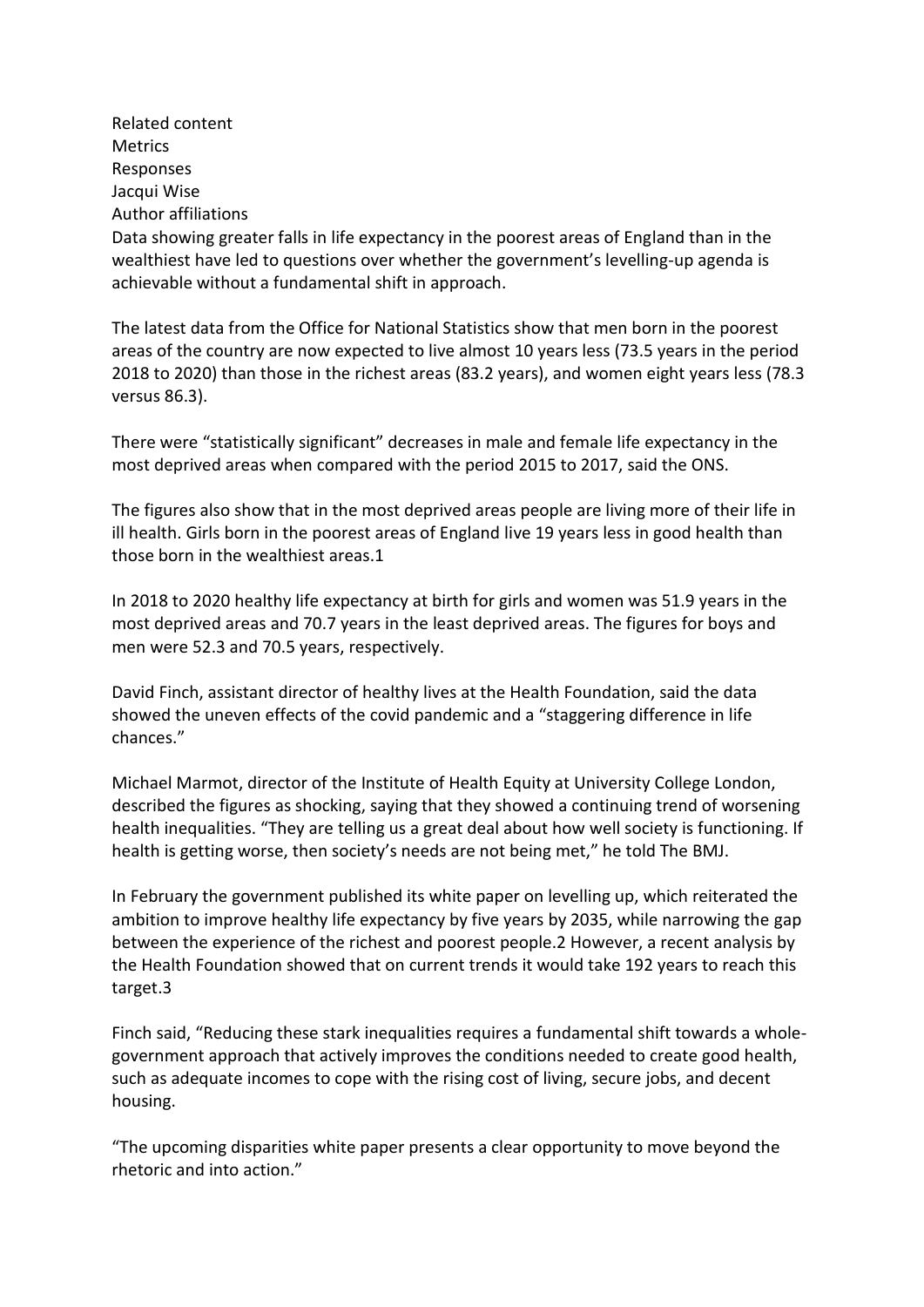The new figures on life expectancy include the first year of the pandemic, when the country's most deprived areas experienced the highest rates of death involving covid-19. The data included covid deaths in 2020, but the ONS noted that these cannot show the full impact of covid deaths on inequalities.

Women living in the most deprived areas were expected to live two thirds (66.3%) of their lives in good general health, while those in the least deprived areas would live more than four fifths (82%), the data show.

Separate figures published by the ONS for Wales showed similar trends in life expectancy.4 Female life expectancy at birth in the most deprived areas of Wales fell "significantly" from 79.1 in 2015-17 to 78.4 in 2018-20. However, the equivalent drop for boys and men, from 74.3 to 74.1, was not statistically significant.

In Wales, boys and men in the most deprived areas were expected to spend 54.2 years on average in good general health, which compared with 67.6 in the least deprived areas. For girls and women the respective figures were 53.3 and 70.2 years. Deprivation is measured differently in Wales, with local areas assigned one of five levels, while in England there are 10 levels.

Alison Garnham, chief executive of the Child Poverty Action Group, commented, "This is really worrying data and the message is stark: poverty kills. The picture on child poverty is likely to worsen in the year ahead as costs soar and families face a real terms cut in universal credit. The sticking plaster responses we've seen so far from government are hopelessly inadequate. Ministers must respond to the scale of the problem by bringing benefits in line with inflation. That's the minimum protection needed for children in low income families."

The picture is likely to get worse in the coming year. A separate analysis released by the ONS shows that in March 2022 around nine in 10 adults reported an increase in the cost of living over the previous month, whereas in November 2021 the proportion was six in 10 adults.5 Nearly a quarter of adults reported that it was very difficult or difficult to pay their usual household bills in the previous month, up from 17% in November.

## References

↵Health state life expectancies by national deprivation deciles, England: 2018 to 2020. Apr 2022. Office for National Statistics. Apr 2022.

https://www.ons.gov.uk/peoplepopulationandcommunity/healthandsocialcare/healthinequ alities/bulletins/healthstatelifeexpectanciesbyindexofmultipledeprivationimd/2018to20202. ↵Department for Levelling Up, Housing and Communities. Levelling up the United Kingdom. Feb 2022. https://www.gov.uk/government/publications/levelling-up-the-united-kingdom. ↵Tinson A. Healthy life expectancy target: the scale of the challenge. Health Foundation. Mar 2022. https://www.health.org.uk/news-and-comment/charts-and-

infographics/healthy-life-expectancy-target-the-scale-of-the-challenge.

↵Health state life expectancies by national deprivation quintiles, Wales: 2018-2020. Office for National Statistics. Apr 2022.